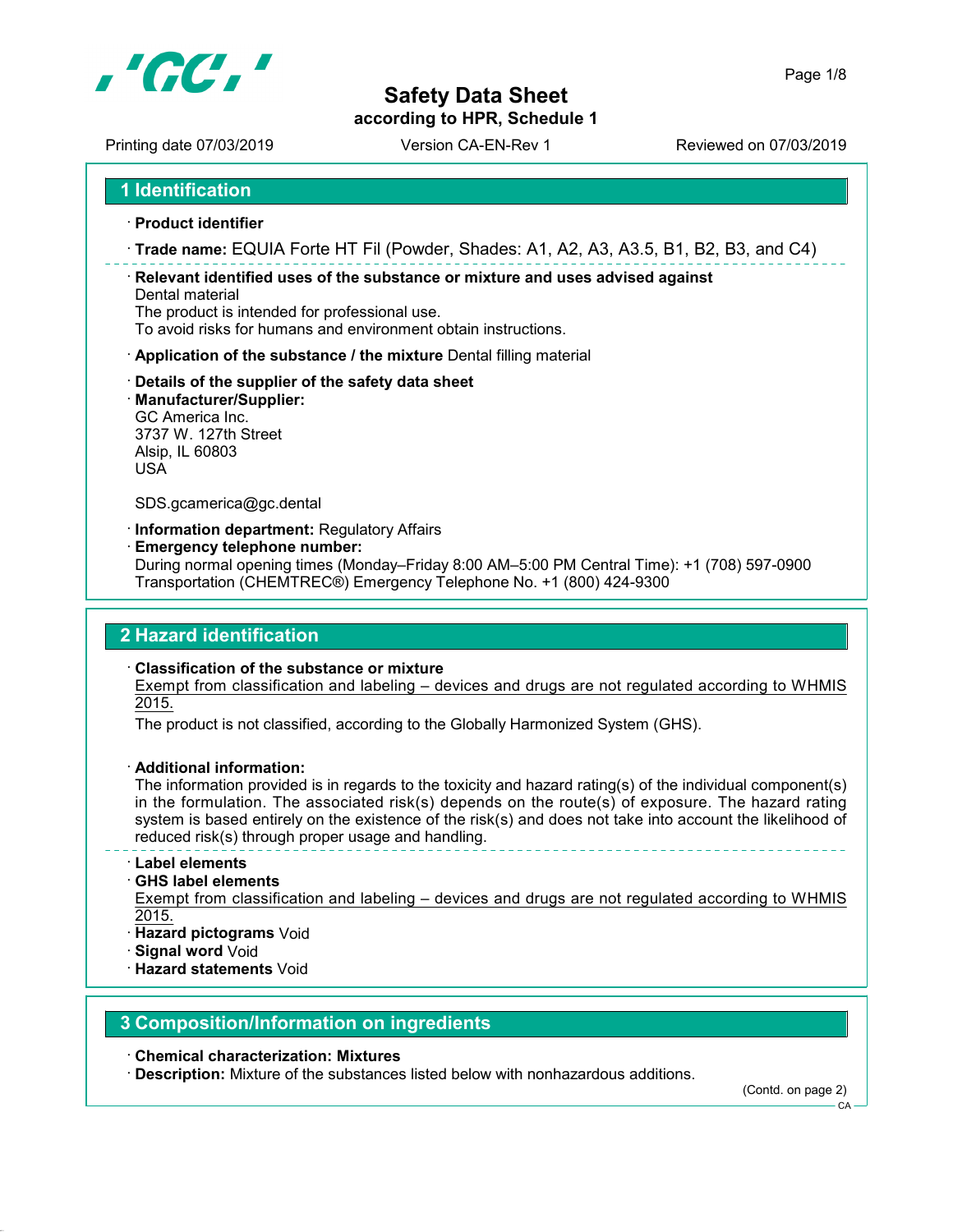according to HPR, Schedule 1

Printing date 07/03/2019 Version CA-EN-Rev 1 Reviewed on 07/03/2019

Trade name: EQUIA Forte HT Fil (Powder, Shades: A1, A2, A3, A3.5, B1, B2, B3, and C4)

(Contd. of page 1)

· Dangerous components:

 $\text{CAS: } 9003-01-4 \text{ poly(acrylic acid)}$ 

## · Additional information:

If a substance is marked with \*\*, then substance is a trade secret. This is allowed under OSHA's Hazard Communication Standard (HCS) as a trade secret and under GHS as Confidential Business Information (CBI).

## 4 First aid measures

- · Description of first aid measures
- · General information:
- No special measures required.
- If symptoms persist consult doctor.
- · After inhalation:
- Supply fresh air; consult doctor in case of complaints.

In case of unconsciousness place patient stably in side position for transportation.

· After skin contact:

Generally the product does not irritate the skin.

Rinse with warm water.

If symptoms persist consult doctor.

- · After eye contact: Rinse opened eye for several minutes under running water. If symptoms persist, consult a doctor. · After swallowing: Rinse out mouth and then drink plenty of water.
- If symptoms persist consult doctor.
- · Information for doctor:
- · Most important symptoms and effects, both acute and delayed No further relevant information available.
- · Indication of any immediate medical attention and special treatment needed No further relevant information available.

## 5 Firefighting measures

- · Extinguishing media
- · Suitable extinguishing agents:

CO2, extinguishing powder or water spray. Fight larger fires with water spray or alcohol resistant foam. Use fire fighting measures that suit the environment.

- · For safety reasons unsuitable extinguishing agents: Water with full jet
- · Special hazards arising from the substance or mixture Formation of toxic gases is possible during heating or in case of fire. No further relevant information available.
- · Advice for firefighters
- · Protective equipment: Wear self-contained respiratory protective device.
- · Additional information

Dispose of fire debris and contaminated fire fighting water in accordance with official regulations.

(Contd. on page 3)

CA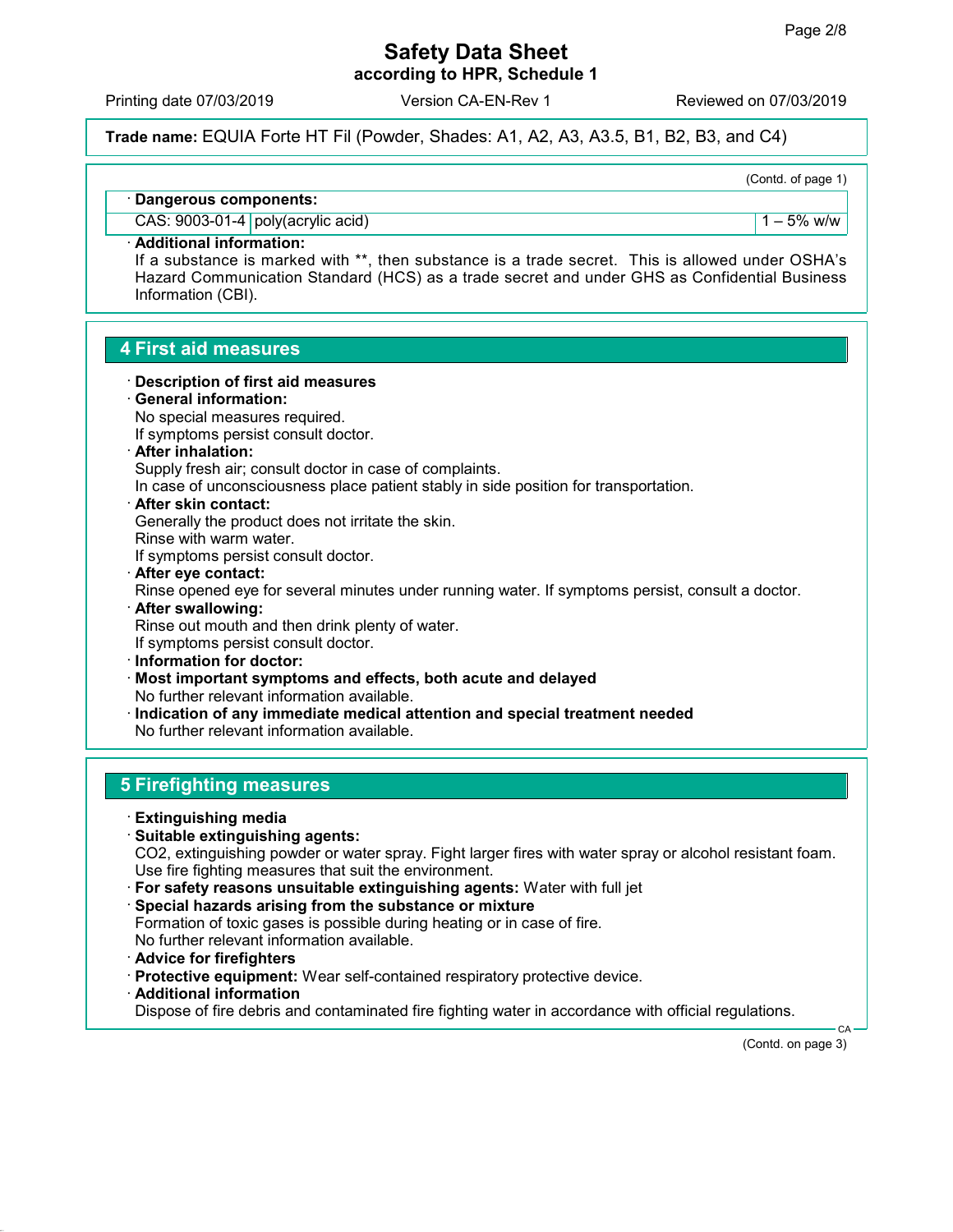according to HPR, Schedule 1

Printing date 07/03/2019 Version CA-EN-Rev 1 Reviewed on 07/03/2019

Trade name: EQUIA Forte HT Fil (Powder, Shades: A1, A2, A3, A3.5, B1, B2, B3, and C4)

(Contd. of page 2)

## 6 Accidental release measures

- · Personal precautions, protective equipment and emergency procedures Remove persons from danger area. · Environmental precautions:
- Do not allow product to reach sewage system or any water course. Do not allow to penetrate the ground/soil. · Methods and material for containment and cleaning up: Pick up mechanically.

Dispose of the collected material according to regulations.

· Reference to other sections See Section 7 for information on safe handling. See Section 8 for information on personal protection equipment. See Section 13 for disposal information.

## 7 Handling and storage

## · Handling:

- · Precautions for safe handling Observe instructions for use. Prevent formation of dust. Any deposit of dust which cannot be avoided must be regularly removed.
- · Information about protection against explosions and fires: Dust can combine with air to form an explosive mixture.
- · Conditions for safe storage, including any incompatibilities
- · Storage:
- · Requirements to be met by storerooms and receptacles: Store only in unopened original receptacles.
- · Information about storage in one common storage facility: Store away from foodstuffs.
- · Further information about storage conditions: Observe instructions for use / storage.
- · Specific end use(s) No further relevant information available.

## 8 Exposure controls/ Personal protection

- · Additional information about design of technical systems: No further data; see item 7.
- · Control parameters
- · Components with limit values that require monitoring at the workplace: The product does not contain any relevant quantities of materials with critical values that have to be
- monitored at the workplace.
- · Additional information: The lists that were valid during the creation were used as basis.
- · Exposure controls
- · Personal protective equipment:
- · General protective and hygienic measures:

The usual precautionary measures for handling chemicals should be followed. Do not inhale dust / smoke / mist.

Wash hands before breaks and at the end of work.

(Contd. on page 4)

CA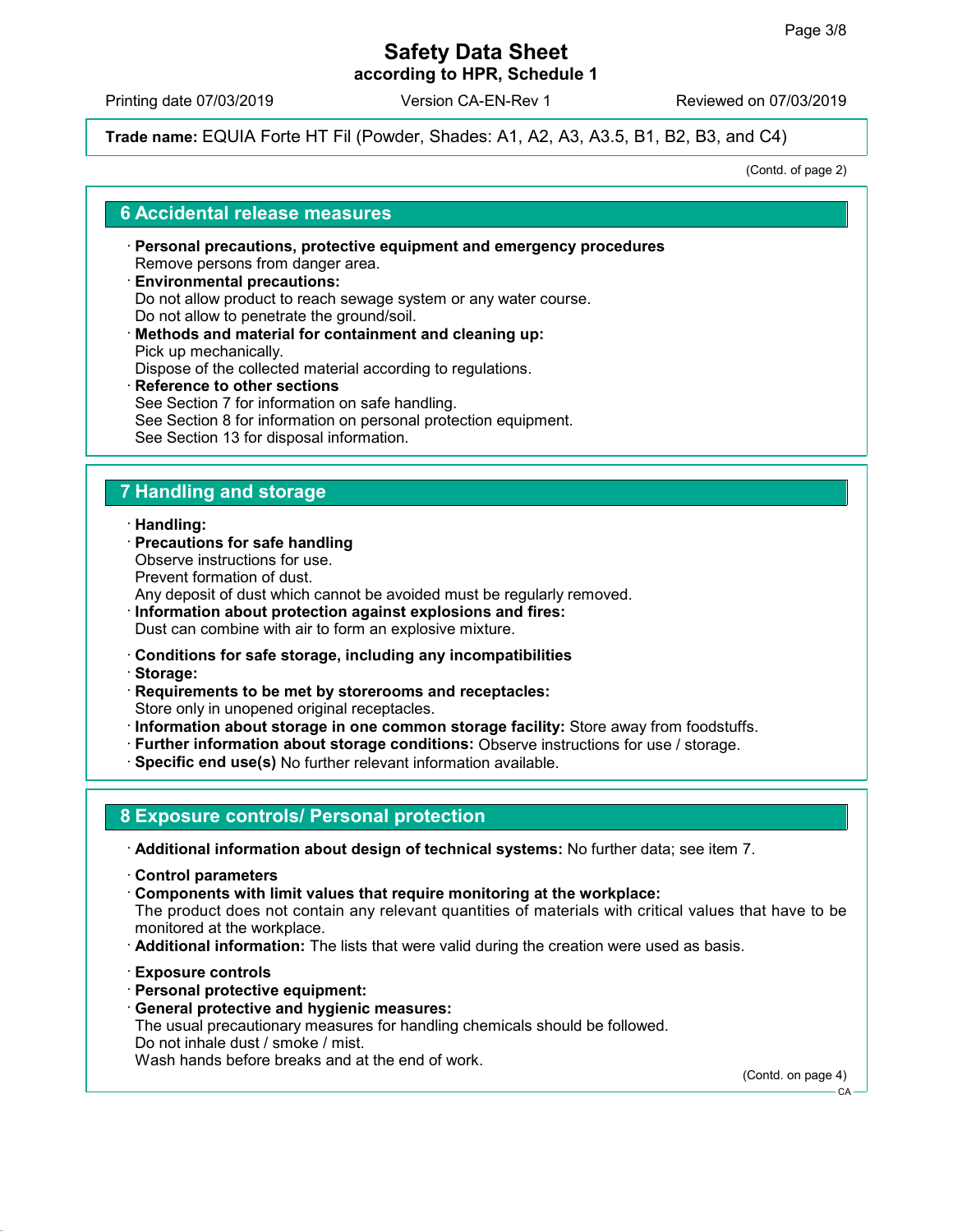## Safety Data Sheet according to HPR, Schedule 1

Printing date 07/03/2019 Version CA-EN-Rev 1 Reviewed on 07/03/2019

Trade name: EQUIA Forte HT Fil (Powder, Shades: A1, A2, A3, A3.5, B1, B2, B3, and C4)

(Contd. of page 3) · Breathing equipment: Suitable respiratory protective device recommended. · Protection of hands: Protective gloves · Material of gloves The selection of the suitable gloves does not only depend on the material, but also on further marks of quality and varies from manufacturer to manufacturer. As the product is a preparation of several substances, the resistance of the glove material can not be calculated in advance and has therefore to be checked prior to the application. · Penetration time of glove material The exact break through time has to be found out by the manufacturer of the protective gloves and has to be observed. · Eye protection: Manufacturing sites: Wear safety glasses with side shields (or goggles). Distribution, Workplace, and Household Settings: No special protective equipment required

| Information on basic physical and chemical properties<br><b>General Information</b> |                                               |
|-------------------------------------------------------------------------------------|-----------------------------------------------|
| · Appearance:                                                                       |                                               |
| Form:                                                                               | Powder                                        |
| Color:                                                                              | According to product specification            |
| · Odor:                                                                             | <b>Odorless</b>                               |
| Odor threshold:                                                                     | Not determined.                               |
| · pH-value:                                                                         | Not applicable.                               |
| Change in condition                                                                 |                                               |
| <b>Melting point/Melting range:</b>                                                 | Undetermined.                                 |
| <b>Boiling point/Boiling range:</b>                                                 | Undetermined.                                 |
| · Flash point:                                                                      | Not applicable.                               |
| · Flammability (solid, gaseous):                                                    | Not determined.                               |
| · Ignition temperature:                                                             | Undetermined.                                 |
| <b>Decomposition temperature:</b>                                                   | Not determined.                               |
| · Auto igniting:                                                                    | Product is not self-igniting.                 |
| Danger of explosion:                                                                | Product does not present an explosion hazard. |
| $\cdot$ Explosion limits:                                                           |                                               |
| Lower:                                                                              | Not determined.                               |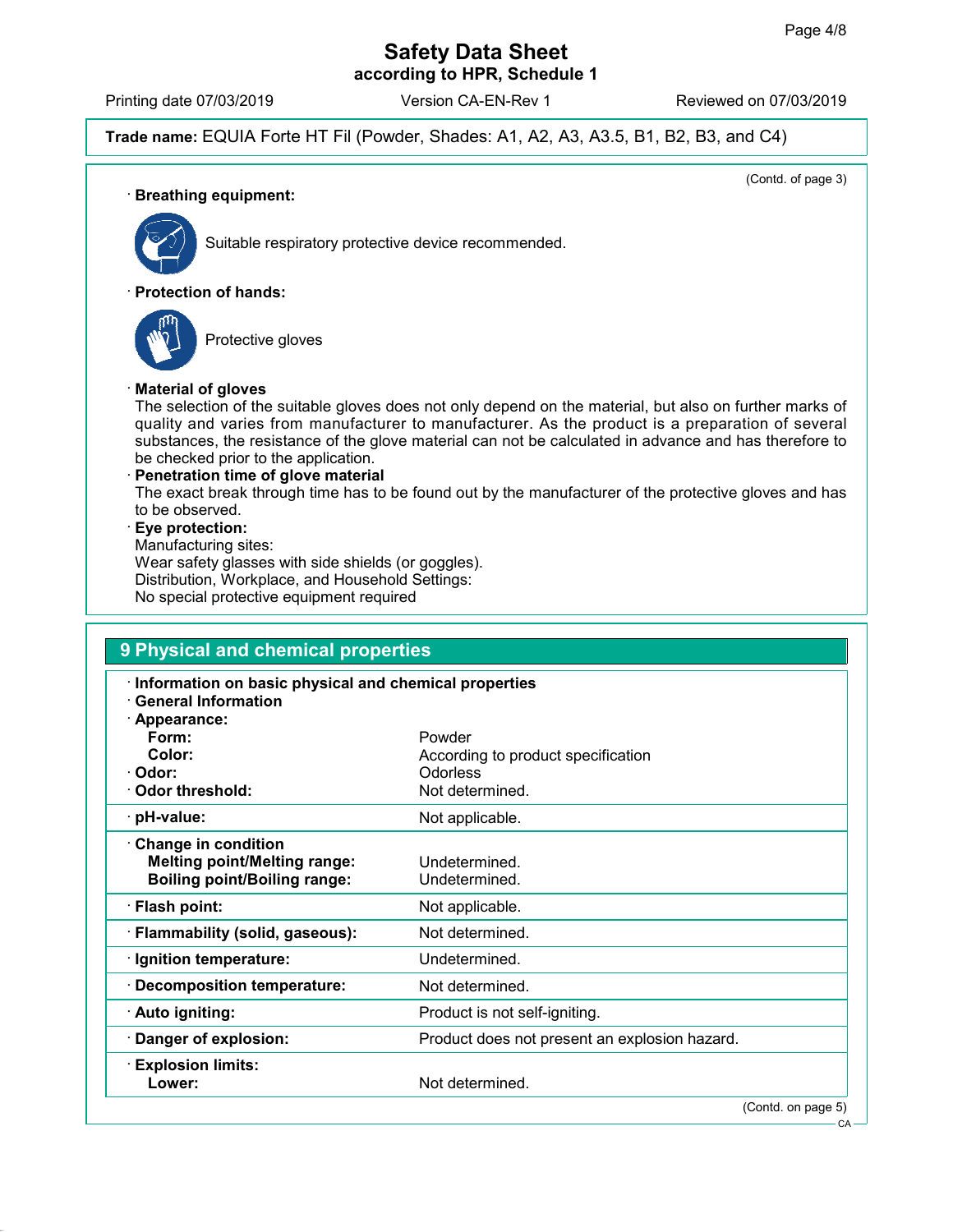## Safety Data Sheet according to HPR, Schedule 1

Printing date 07/03/2019 Version CA-EN-Rev 1 Reviewed on 07/03/2019

## Trade name: EQUIA Forte HT Fil (Powder, Shades: A1, A2, A3, A3.5, B1, B2, B3, and C4)

|                                                            |                                            | (Contd. of page 4) |
|------------------------------------------------------------|--------------------------------------------|--------------------|
| Upper:                                                     | Not determined.                            |                    |
| · Vapor pressure:                                          | Not applicable.                            |                    |
| · Density:                                                 | Not determined.                            |                    |
| · Relative density                                         | Not determined.                            |                    |
| · Vapor density                                            | Not applicable.                            |                    |
| · Evaporation rate                                         | Not applicable.                            |                    |
| · Solubility in / Miscibility with                         |                                            |                    |
| Water:                                                     | Insoluble.                                 |                    |
| · Partition coefficient (n-octanol/water): Not determined. |                                            |                    |
| · Viscosity:                                               |                                            |                    |
| Dynamic:                                                   | Not applicable.                            |                    |
| Kinematic:                                                 | Not applicable.                            |                    |
| · Solvent content:                                         |                                            |                    |
| <b>Solids content:</b>                                     | 100.0%                                     |                    |
| $\cdot$ Other information                                  | No further relevant information available. |                    |

## 10 Stability and reactivity

· Reactivity No further relevant information available.

- · Chemical stability Stable at ambient temperature.
- · Thermal decomposition / conditions to be avoided: No decomposition if used according to specifications.
- · Possibility of hazardous reactions No dangerous reactions known.
- · Conditions to avoid No further relevant information available.
- · Incompatible materials: No further relevant information available.
- · Hazardous decomposition products: No dangerous decomposition products known.

## 11 Toxicological information

- · Information on toxicological effects
- · Acute toxicity:
- · LD/LC50 values that are relevant for classification: No further relevant information available.
- · Primary irritant effect:
- · on the skin: No irritant effect.
- · on the eye: No irritating effect.
- · Sensitization: No sensitizing effects known.
- · Additional toxicological information:

The product is not subject to classification according to internally approved calculation methods for preparations.

· Carcinogenic categories

| <b>IARC (International Agency for Research on Cancer)</b> |  |  |  |
|-----------------------------------------------------------|--|--|--|
|-----------------------------------------------------------|--|--|--|

poly(acrylic acid) 3

colorant\*\* 3

(Contd. on page 6)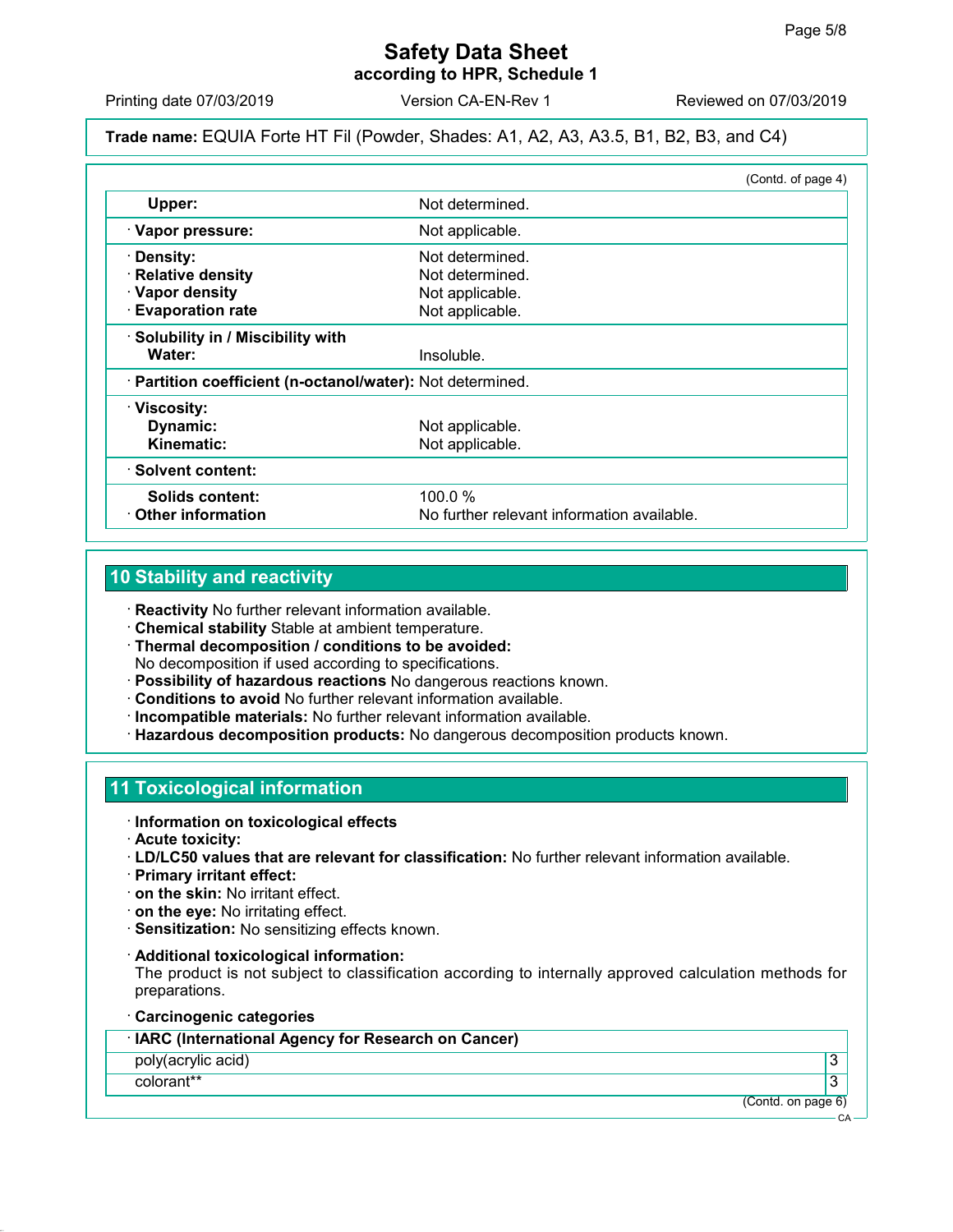according to HPR, Schedule 1

Printing date 07/03/2019 Version CA-EN-Rev 1 Reviewed on 07/03/2019

Trade name: EQUIA Forte HT Fil (Powder, Shades: A1, A2, A3, A3.5, B1, B2, B3, and C4)

(Contd. of page 5)

## · NTP (National Toxicology Program)

None of the ingredients is listed.

## · Carcinogenic categories' legend:

IARC Group 1: The agent is carcinogenic to humans.

IARC Group 2A: The agent is probably carcinogenic to humans.

IARC Group 2B: The agent is possibly carcinogenic to humans.

IARC Group 3: The agent is not classifiable as to its carcinogenicity to humans.

IARC Group 4: The agent is probably not carcinogenic to humans.

NTP K: Known to be human carcinogen.

NTP R: Reasonably anticipated to be human carcinogen.

· Repeated dose toxicity. No further relevant information available.

- CMR effects (carcinogenicity, mutagenicity and toxicity for reproduction)
- No further relevant information available.

## 12 Ecological information

- · Toxicity
- · Aquatic toxicity: No further relevant information available.
- · Persistence and degradability No further relevant information available.
- · Behavior in environmental systems:
- · Bioaccumulative potential No further relevant information available.
- · Mobility in soil No further relevant information available.
- · Additional ecological information:
- · General notes:

Water hazard class 1 (German regulation, AwSV) (Self-assessment): slightly hazardous to water Do not allow undiluted product or large quantities of it to reach ground water, water course or sewage system.

- · Results of PBT and vPvB assessment
- · PBT: Not applicable.
- · vPvB: Not applicable.
- · Other adverse effects No further relevant information available.

## 13 Disposal considerations

- · Waste treatment methods
- · Recommendation:

Dispose of contents / container in accordance with local / regional / national / international regulations.

- · Uncleaned packagings:
- · Recommendation: Disposal must be made according to official regulations.

## 14 Transport information

- · UN-Number
- · DOT/TDG, ADR, ADN, IMDG, IATA Void
- · UN proper shipping name
- · **DOT/TDG, ADR, ADN, IMDG, IATA** Void

(Contd. on page 7)

 $\cap$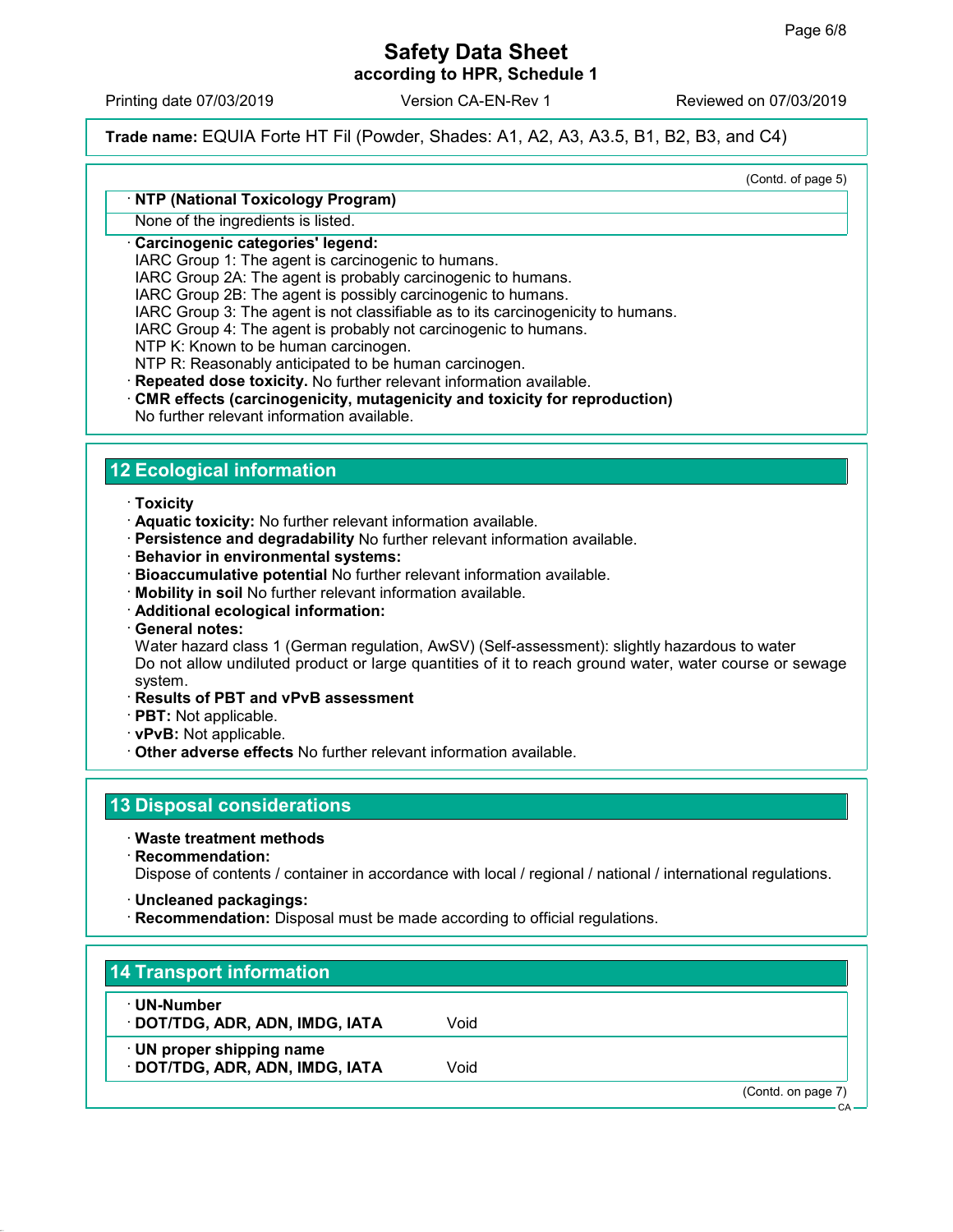according to HPR, Schedule 1

Printing date 07/03/2019 Version CA-EN-Rev 1 Reviewed on 07/03/2019

## Trade name: EQUIA Forte HT Fil (Powder, Shades: A1, A2, A3, A3.5, B1, B2, B3, and C4)

|                                                                            | (Contd. of page 6) |
|----------------------------------------------------------------------------|--------------------|
| · Transport hazard class(es)                                               |                    |
| · DOT, ADR, ADN, IMDG, IATA<br>∴Class                                      | Void               |
| · Packing group<br>· DOT/TDG, ADR, IMDG, IATA                              | Void               |
| <b>Environmental hazards:</b><br>· Marine pollutant:                       | No.                |
| · Special precautions for user                                             | Not applicable.    |
| Transport in bulk according to Annex II of<br>MARPOL73/78 and the IBC Code | Not applicable.    |
| · UN "Model Regulation":                                                   | Void               |

## 15 Regulatory information

## · Safety, health and environmental regulations/legislation specific for the substance or mixture

· Canadian substance listings:

| <b>Canadian Domestic Substances List (DSL)</b>                                                                                    |
|-----------------------------------------------------------------------------------------------------------------------------------|
| poly(acrylic acid)                                                                                                                |
| silane**                                                                                                                          |
| iron hydroxide oxide                                                                                                              |
| colorant**                                                                                                                        |
| triiron tetraoxide                                                                                                                |
| Canadian Ingredient Disclosure list (limit 0.1%)                                                                                  |
| None of the ingredients is listed.                                                                                                |
| Canadian Ingredient Disclosure list (limit 1%)                                                                                    |
| None of the ingredients is listed.                                                                                                |
| ⋅ GHS label elements<br>Exempt from classification and labeling – devices and drugs are not regulated according to WHMIS<br>2015. |

- · Hazard pictograms Void
- · Signal word Void
- · Hazard statements Void
- · Chemical safety assessment: A Chemical Safety Assessment has not been carried out.

## 16 Other information

- · Department issuing SDS: Regulatory Affairs
- · Contact: Regulatory Affairs Telephone No. +1 (708) 597-0900 SDS.gcamerica@gc.dental
- · Date of the latest revision of the safety data sheet 07/03/2019 / -
- · Abbreviations and acronyms: GHS: Globally Harmonized System of Classification and Labelling of Chemicals

(Contd. on page 8)

**CA**